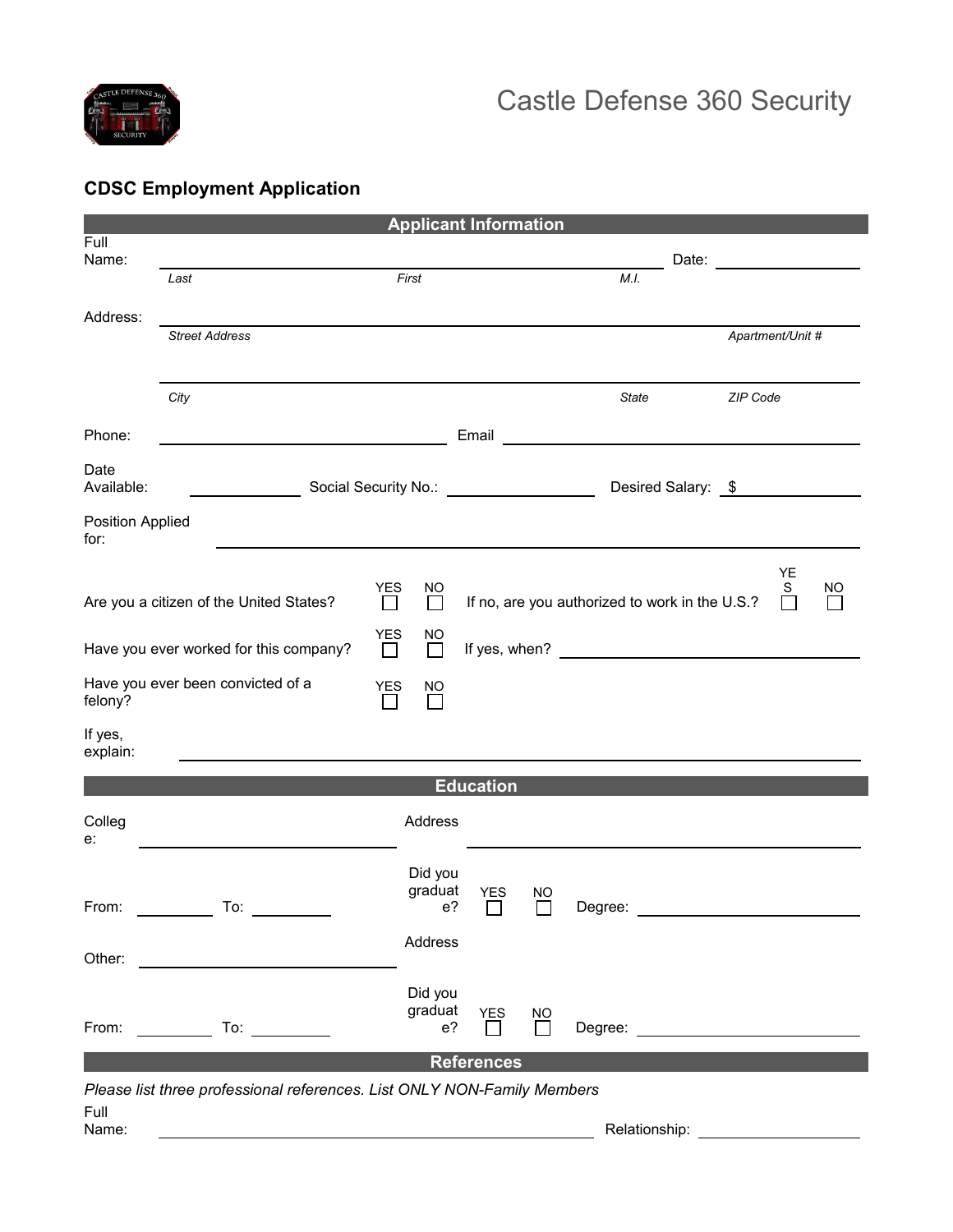| Company                  |                                                                                                                  |                                                                                                                                                                                                                               |           |                                            |                                 |
|--------------------------|------------------------------------------------------------------------------------------------------------------|-------------------------------------------------------------------------------------------------------------------------------------------------------------------------------------------------------------------------------|-----------|--------------------------------------------|---------------------------------|
| Address:                 |                                                                                                                  |                                                                                                                                                                                                                               |           |                                            |                                 |
| Full<br>Name:<br>Company |                                                                                                                  | the control of the control of the control of the control of the control of the control of the control of the control of the control of the control of the control of the control of the control of the control of the control |           | Relationship: ____________________         | Phone: <u>________________</u>  |
| Address:                 |                                                                                                                  |                                                                                                                                                                                                                               |           |                                            |                                 |
| Full<br>Name:<br>Company |                                                                                                                  | the control of the control of the control of the control of the control of the control of                                                                                                                                     |           | Relationship: _____________________        | Phone: <u>_________________</u> |
| Address:                 |                                                                                                                  |                                                                                                                                                                                                                               |           |                                            |                                 |
| Company                  |                                                                                                                  | <b>Previous Employment</b>                                                                                                                                                                                                    |           |                                            |                                 |
|                          |                                                                                                                  |                                                                                                                                                                                                                               |           | Supervisor                                 |                                 |
| Address:                 |                                                                                                                  |                                                                                                                                                                                                                               |           |                                            |                                 |
| Job Title:               |                                                                                                                  | <b>Starting Salary:</b><br>\$                                                                                                                                                                                                 |           | Ending Salary:                             | - \$                            |
| Responsibilitie<br>s.    |                                                                                                                  |                                                                                                                                                                                                                               |           |                                            |                                 |
| From:                    | To                                                                                                               |                                                                                                                                                                                                                               |           | Reason for Leaving: ______________________ |                                 |
| reference?               | May we contact your previous supervisor for a                                                                    | <b>YES</b><br>$\blacksquare$                                                                                                                                                                                                  | NO<br>l I |                                            |                                 |
|                          |                                                                                                                  |                                                                                                                                                                                                                               |           |                                            |                                 |
| Company                  |                                                                                                                  |                                                                                                                                                                                                                               |           | Phone:                                     |                                 |
|                          |                                                                                                                  |                                                                                                                                                                                                                               |           |                                            |                                 |
| Address:                 |                                                                                                                  |                                                                                                                                                                                                                               |           | Supervisor                                 |                                 |
| Job Title:               |                                                                                                                  |                                                                                                                                                                                                                               |           |                                            | Ending Salary: \$               |
| Responsibilitie<br>s.    |                                                                                                                  |                                                                                                                                                                                                                               |           |                                            |                                 |
| From:                    | To<br><u> 1989 - Andrea Station, amerikansk politiker (</u>                                                      |                                                                                                                                                                                                                               |           |                                            |                                 |
| reference?               | May we contact your previous supervisor for a                                                                    | YES                                                                                                                                                                                                                           | NO        |                                            |                                 |
|                          |                                                                                                                  |                                                                                                                                                                                                                               |           |                                            |                                 |
| Company                  | and the control of the control of the control of the control of the control of the control of the control of the |                                                                                                                                                                                                                               |           |                                            | Phone: ______________________   |
| Address:                 | <u> 1989 - Andrea Andrew Maria (h. 1989).</u>                                                                    |                                                                                                                                                                                                                               |           | Supervisor                                 | <u> Alban Maria (</u>           |